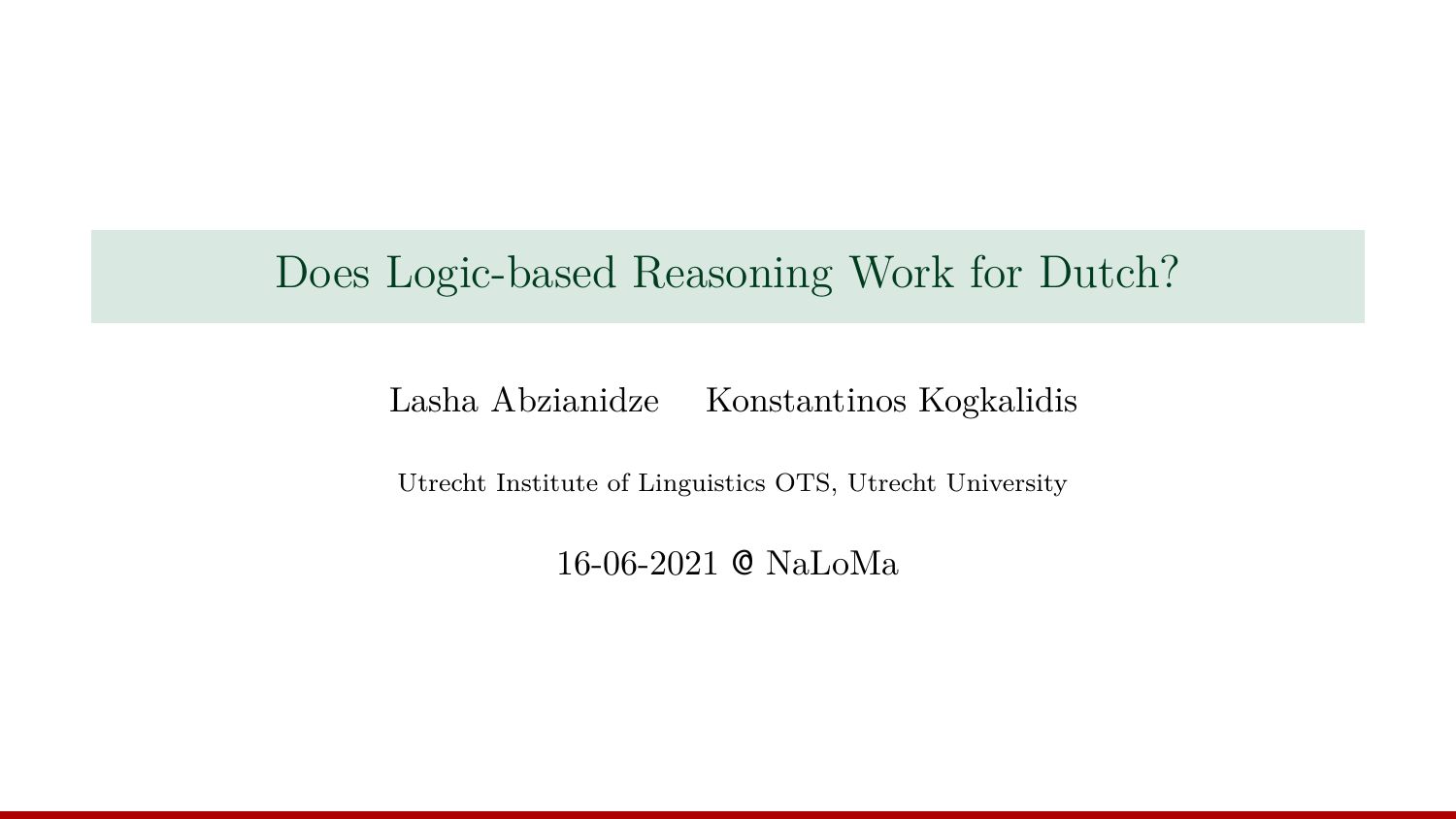<span id="page-1-0"></span>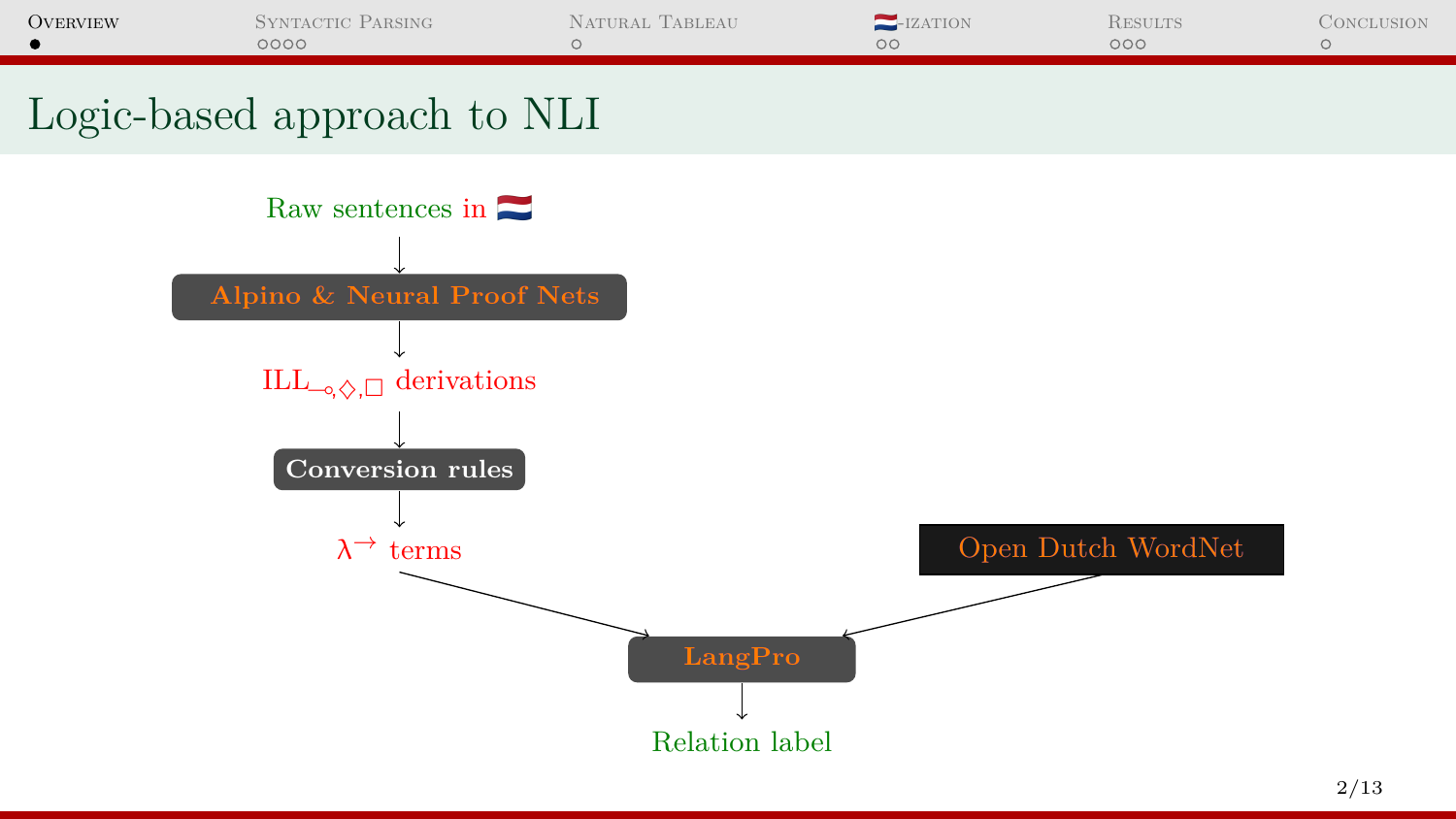<span id="page-2-0"></span>

| <b>OVERVIEW</b> | SYNTACTIC PARSING<br>$\bullet$ 000 | NATURAL TABLEAU | -IZATION | <b>RESULTS</b><br>noo | <b>CONCLUSION</b> |
|-----------------|------------------------------------|-----------------|----------|-----------------------|-------------------|
|                 |                                    |                 |          |                       |                   |

## The linear λ-calculus

Words are assigned ILL **types**, inductively defined as:  $\mathfrak{T} := a \mid t_1 \neg b_2 \mid \Diamond^{\delta} t \mid \Box^{\alpha} t$ where

 $\blacktriangleright$  *a* an atom, from a finite set A:

 $np$ ,  $S_{main}$ ,  $S_{sub}$ ,  $pron$ , ...

 $\blacktriangleright$  *t*<sub>1</sub>  $\multimap$  *t*<sub>2</sub> a linear function that **consumes** *t*<sub>1</sub> to produce *t*<sub>2</sub>  $np\rightarrow s_{\text{main}}$ ,  $np\rightarrow(np\rightarrow s_{\text{main}})$ ,  $(np\rightarrow s_{\text{sub}})$   $\rightarrow$   $(np\rightarrow np)$ , ...

Syntactic derivations  $\equiv$  **proofs**  $\stackrel{chc}{=}$  functional programs:  $\tau:=c^t \ \vert \ \left(\tau_1^{t_1-\circ t_2} \ \tau_2^{t_1}\right)^{t_2} \ \vert \ \left(\lambda x^{t_1}.\tau^{t_2}\right)^{t_1-\circ t_2} \ \vert \ \delta_{\Box} \, \tau \ \vert \ \delta^{\Box} \, \tau \ \vert \ \delta_{\Diamond} \, \tau \ \vert \ \delta^{\Diamond} \, \tau$ 

*A boy plays*:

$$
\mathbf{play}^{\diamondsuit^{\mathrm{sup}}\mathbf{-os}_{\text{main}}}\left(\mathrm{su}^{\diamondsuit}\left(\left(\det_\Box\ \mathbf{a}^{\Box^{\mathrm{det}}(n-\mathrm{on}p)}\right)\mathbf{boy}^n\right)\right)
$$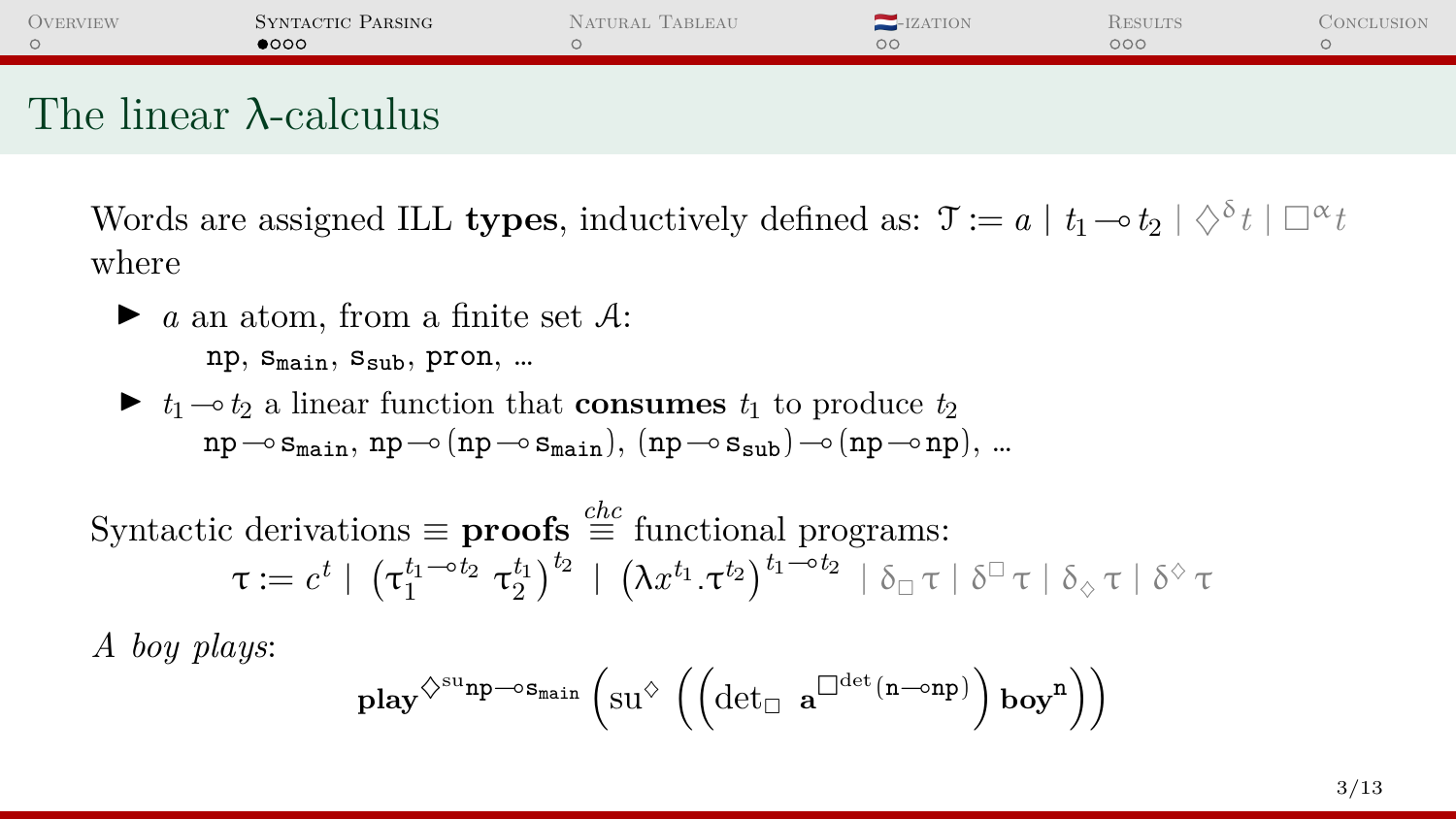| <b>OVERVIEW</b>                    | SYNTACTIC PARSING<br>0000 | NATURAL TABLEAU | $-$ IZATION<br>$\circ$ | <b>RESULTS</b><br>000 | Conclusion |
|------------------------------------|---------------------------|-----------------|------------------------|-----------------------|------------|
| Proof<br>$\Delta$ te<br><b>UUD</b> |                           |                 |                        |                       |            |

#### **Proof net**

a polarized forest (**proof frame**) and a bijection between + and − (axiom links)



a (very easy example)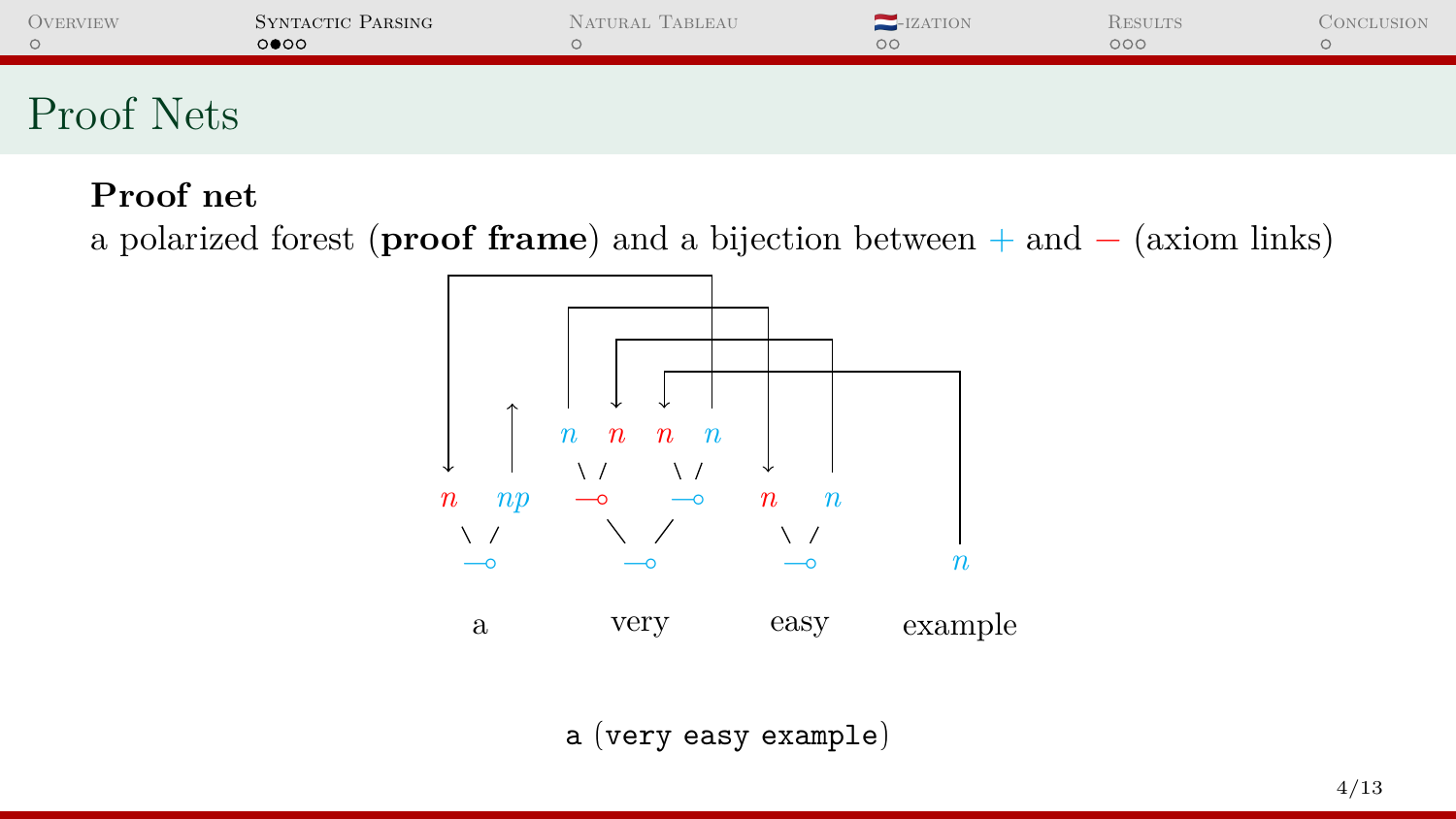| <b>OVERVIEW</b> | SYNTACTIC PARSING | NATURAL TABLEAU | $-$ <b>IZATION</b> | RESULTS | Conclusion |
|-----------------|-------------------|-----------------|--------------------|---------|------------|
|                 | 0000              |                 |                    | оос     |            |

### Neural Proof Nets: from sentences to λ-terms

### **Supertagging**

From sentences to proof frames with *seq2seq* transduction

### **Proving**

From proof frames to axiom links with *Sinkhorn-Knopp*



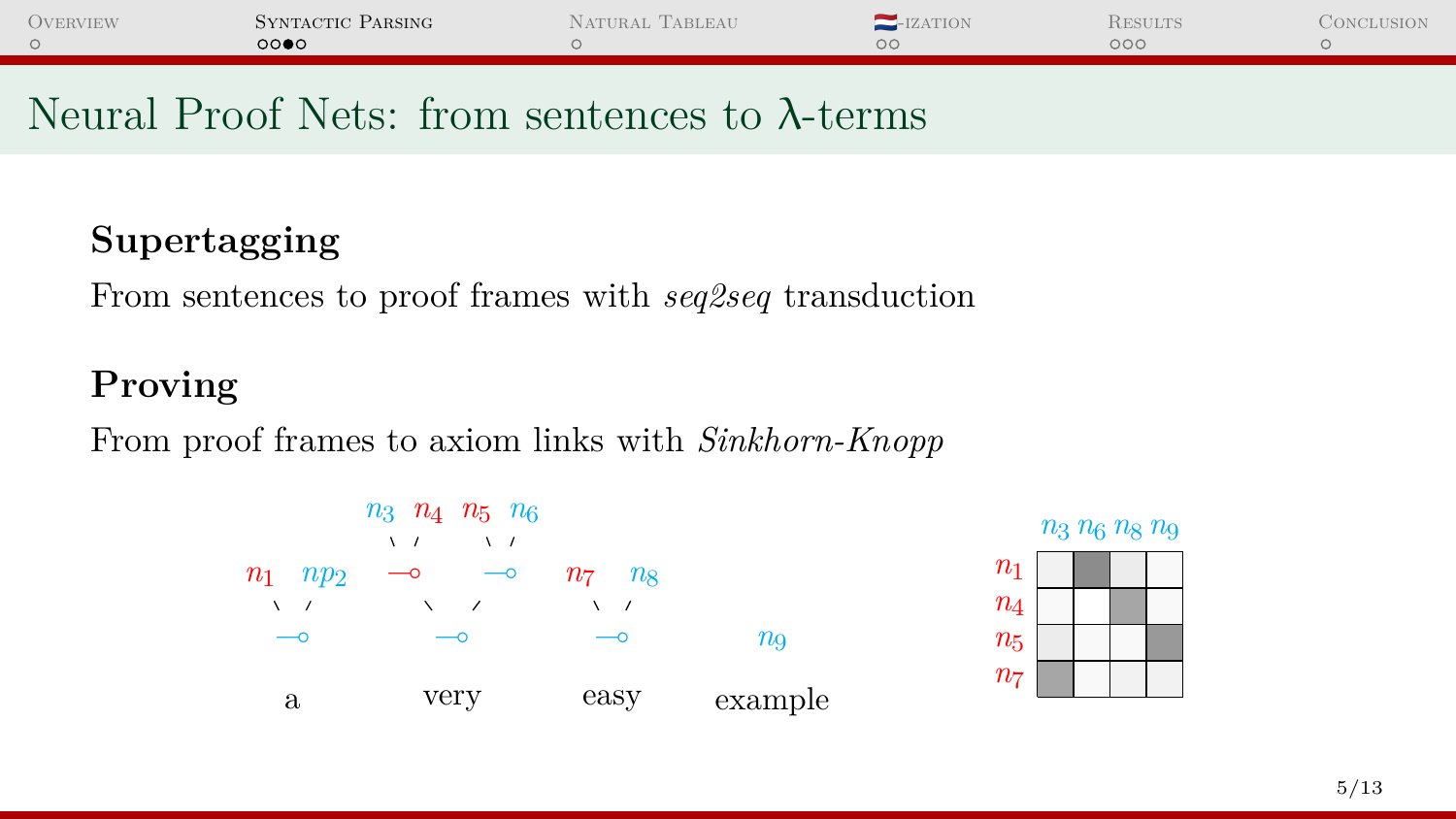| <b>OVERVIEW</b> | SYNTACTIC PARSING | NATURAL TABLEAU | $-$ <b>IZATION</b> | <b>RESULTS</b>      | CONCLUSION |
|-----------------|-------------------|-----------------|--------------------|---------------------|------------|
|                 | 0000              |                 | oс                 | $\circ \circ \circ$ |            |
|                 |                   |                 |                    |                     |            |

# Other ingredients: Alpino & ODWN

Alpino:

- ▶ Stochastic Attribute Value Grammar (HPSG) for Dutch
- I Builds dependency structures
- $\triangleright$  Used for pre-processing Dutch treebanks

Open Dutch WordNet:

- $\triangleright$  52K synsets (vs 117K Princeton WN)
- I Derived from the Dutch lexical semantic database Cornetto
- ► We converted ODWN into the prolog format
- Used relations: synonymy, hypernymy, antonymy, similarity, and derivation.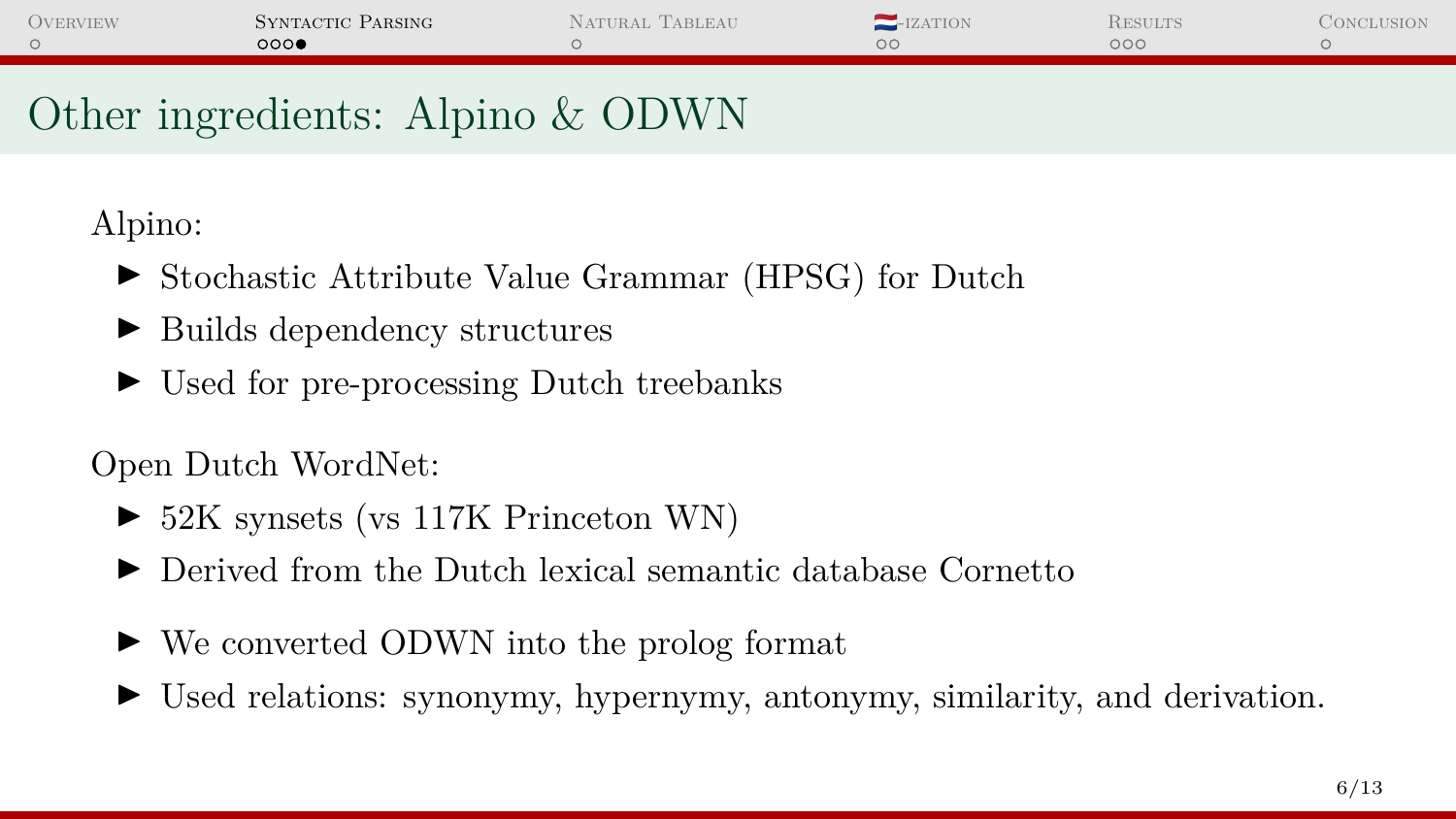<span id="page-6-0"></span>

| <b>OVERVIEW</b> | SYNTACTIC PARSING | NATURAL TABLEAU | $-$ <b>IZATION</b> | RESULTS | CONCLUSION |
|-----------------|-------------------|-----------------|--------------------|---------|------------|
|                 | 0000              |                 | oс                 | ooc     |            |
|                 |                   |                 |                    |         |            |

# Natural Tableau: proving and learning

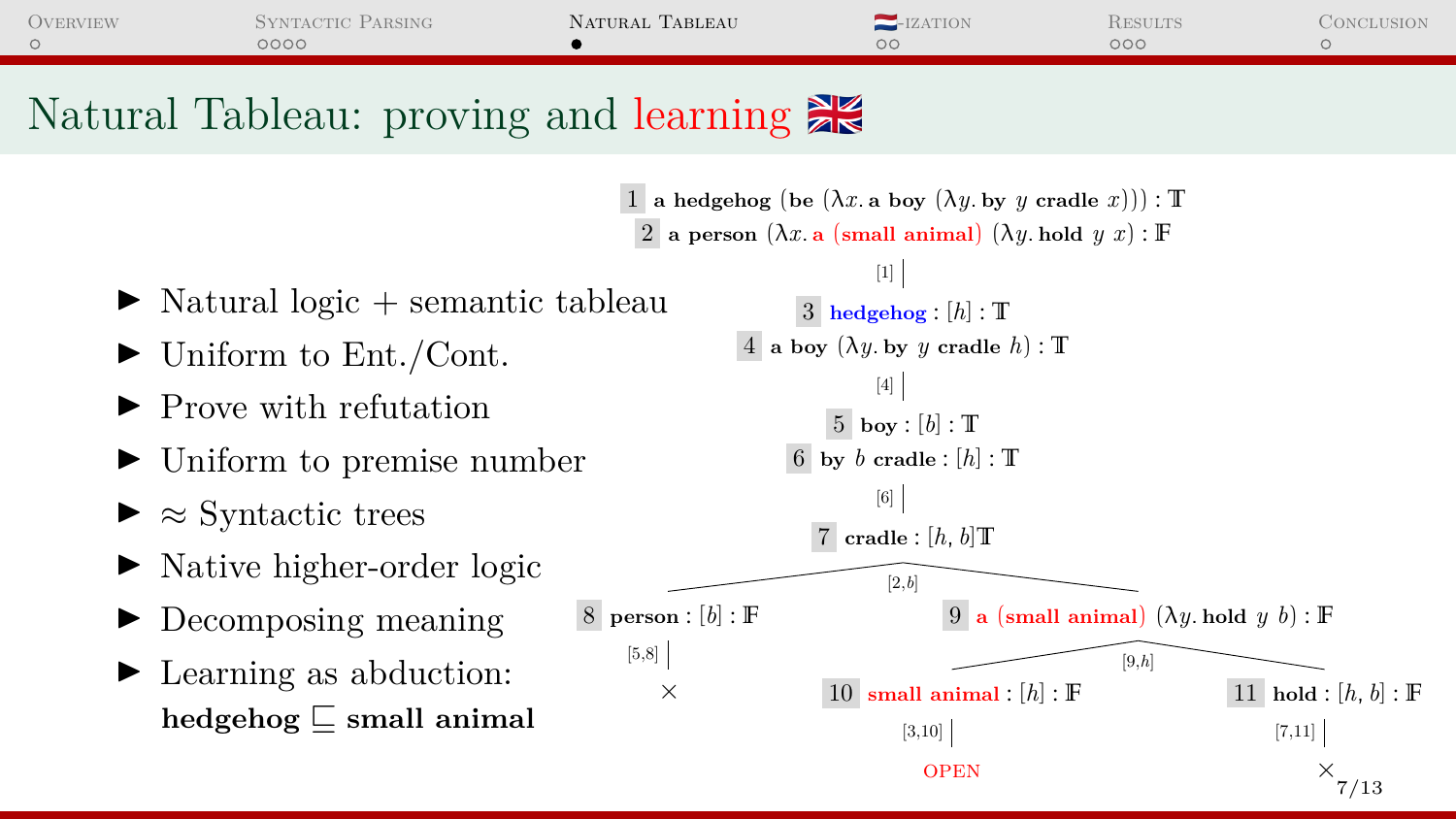<span id="page-7-0"></span>

| <b>OVERVIEW</b>                                                 | SYNTACTIC PARSING<br>0000 | NATURAL TABLEAU | $-$ IZATION | <b>RESULTS</b><br>noc | CONCLUSION |
|-----------------------------------------------------------------|---------------------------|-----------------|-------------|-----------------------|------------|
| $\mathbf{1}$ and $\mathbf{1}$ and $\mathbf{1}$ and $\mathbf{1}$ |                           |                 |             |                       |            |

## Syntactic λ-terms to λ-logical forms

$$
\begin{array}{ll}\n\text{play}^{\Diamond \text{sup}\multimap \text{S}_{main}}\left(\text{SU}^{\Diamond}\left(\left(\det_{\Box} a^{\Box\det(n-\text{opp})}\right) \text{boy}^n\right)\right) & \rightsquigarrow \text{play}^{np,s}\left(a^{n,np} \text{ boy}^n\right) \\
\text{large}^{np,np}\left(\text{brown}^{np,np}\left(a^{n,np} \text{ dog}^n\right)\right) & \rightsquigarrow a^{n,np}\left(\text{large}^{n,n}\left(\text{brown}^{n,n} \text{ dog}^n\right)\right) \\
\text{and } \left(\lambda x. \text{ brown}(x \text{ dog})\right)\left(\lambda y. \text{ black}(y \text{ dog})\right) \text{ no} \\
& \rightsquigarrow \text{and}^{np,np,pp}\left(\text{no}\left(\text{brown dog}\right)\right)\left(\text{no}\left(\text{black dog}\right)\right) \\
\text{cut}^{pp,n,p,s}\left(\text{in}^{n,pp}\text{ slice}_n\right) \text{ meat}_n & \rightsquigarrow \text{cut}^{pp,np,sp,s}\left(\text{in}^{np,pp}\left\{\text{slice}^n\right)^{np}\right\}\left(\text{meat}^n\right)^{np}\n\end{array}
$$

- ► Map POS tags and shift to slightly *Generalized* POS tags: UPOS & Penn
- $\blacktriangleright$  Use only these syntactic categories: n, np<sub>*x*</sub>, s<sub>*x*</sub>, pp, pr
- $\triangleright$  Function words  $\mapsto$  canonical terms (excl. prepositions)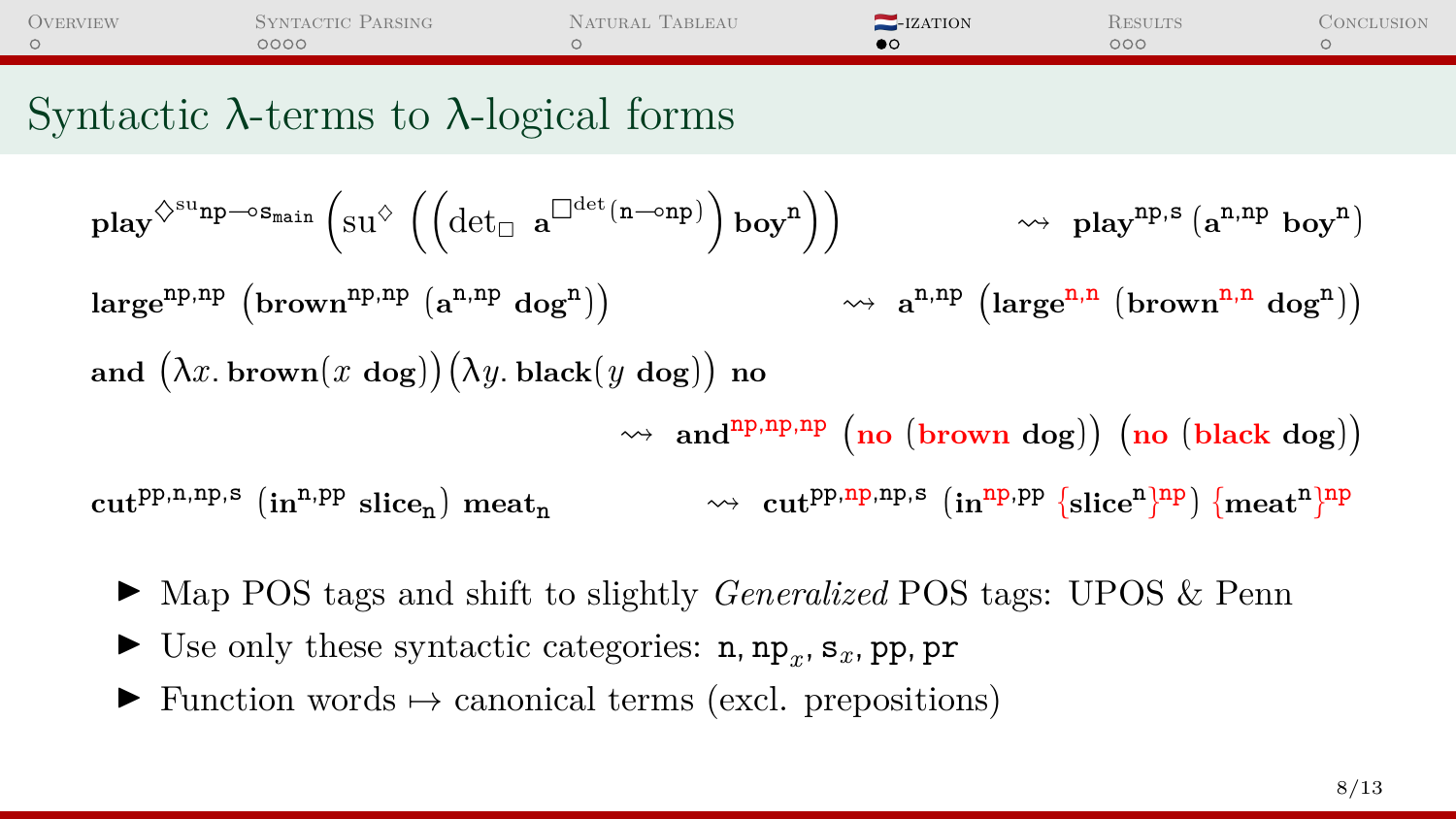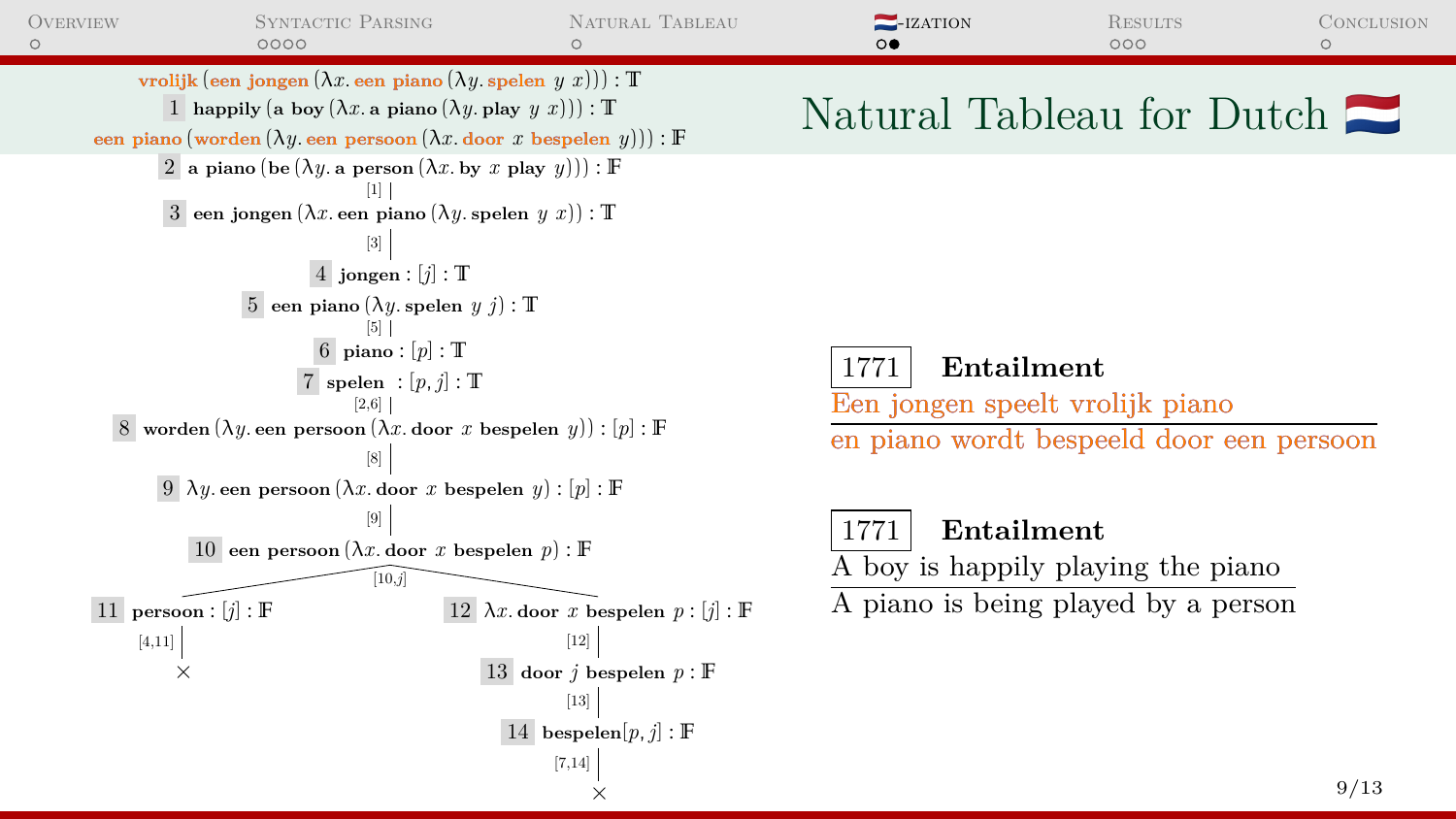<span id="page-9-0"></span>

| <b>OVERVIEW</b> | SYNTACTIC PARSING<br>0000 | Natural Tableau | $-$ <b>IZATION</b><br>OΟ | <b>RESULTS</b><br>$\bullet \circ \circ$ | CONCLUSION |
|-----------------|---------------------------|-----------------|--------------------------|-----------------------------------------|------------|
|                 |                           |                 |                          |                                         |            |

## Experiments & Results

| Parser / POS                                        | $T\epsilon$ $T\alpha$ : $T\epsilon$ $E\epsilon$ | $T\alpha$ :Ee          |
|-----------------------------------------------------|-------------------------------------------------|------------------------|
| Alpino $\lambda$ Alpino 72.7 (+9.3)                 |                                                 | 74.1 $(+1.8)$ 75.9     |
| Alpino / $\text{spaCy}$ 74.8                        | $(+9.5)$                                        | $75.9$ $(+1.7)$ 77.6   |
| $NPN /$ Alpino 72.0                                 | $(+8.6)$                                        | $72.8$ $(+1.5)$ $74.3$ |
| NPN / $\text{spaCy}$ 74.3                           | $(+9.1)$                                        | $75.0$ $(+1.4)$ $76.4$ |
| <b>LangPro 2×2</b> 76.0 $(+9.8)$ 77.1 $(+1.6)$ 78.7 |                                                 |                        |

- $\blacktriangleright$  POS tagging: spaCy is 1.7<sub> $\lt$ </sub> better than Alpino;
- $\blacktriangleright$  Parsers: Alpino > NPN? Sentences parsed 98.6% vs 94.9%;
- $\blacktriangleright$  The ensemble is  $1.2_{\leq}$  better than the best monoLP;
- $\blacktriangleright$  The number of false proofs increases by  $4\%$  after  $\alpha$ bductive learning.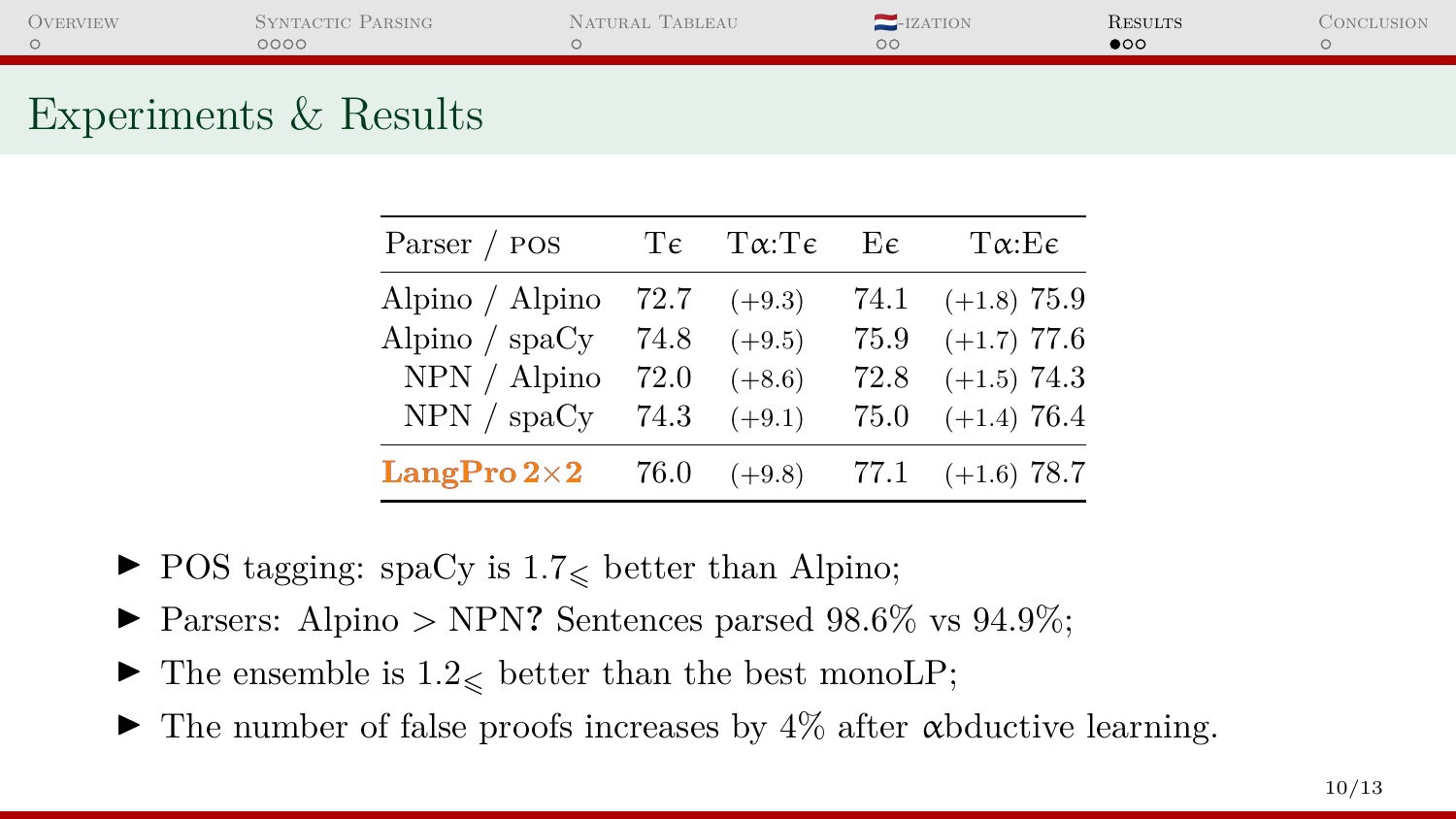| <b>OVERVIEW</b> | SYNTACTIC PARSING | NATURAL TABLEAU | $-$ <b>IZATION</b> | RESULTS | CONCLUSION |
|-----------------|-------------------|-----------------|--------------------|---------|------------|
|                 | 0000              |                 |                    | ⊙●€     |            |

## Comparison to the transformer-based NLI models

| Models                  | All $\pm \Delta$ | $Ent \pm \Delta$                       | Cont $\pm \Delta$ |
|-------------------------|------------------|----------------------------------------|-------------------|
| LangPro $2\times2$ 78.7 |                  | 50.6                                   | 66.3              |
| <b>BERTje</b>           |                  | $82.0 - 0.3$ $86.2 + 2.0$ $86.7 + 0.8$ |                   |
| mBERT                   | $79.9 + 0.7$     | $79.0 + 4.7$                           | $81.9 + 3.1$      |
| RobBert                 |                  | $81.7 + 0.9$ 76.9 + 6.4 $85.3 + 1.1$   |                   |

Problems failed by all three DL models but solved by LangPro:

1556 **Entailment**

A man is carrying a tree

A man is carrying a plant



4092 **Contradiction**

The person is not drawing A man is drawing a picture

#### 175 **Entailment**

A family is watching a little boy who is hitting a baseball

A boy is hitting a baseball

### 6356 **Contradiction**

A woman in a red dress is putting away an instrument

A woman in a red dress is playing an instrument  $11/13$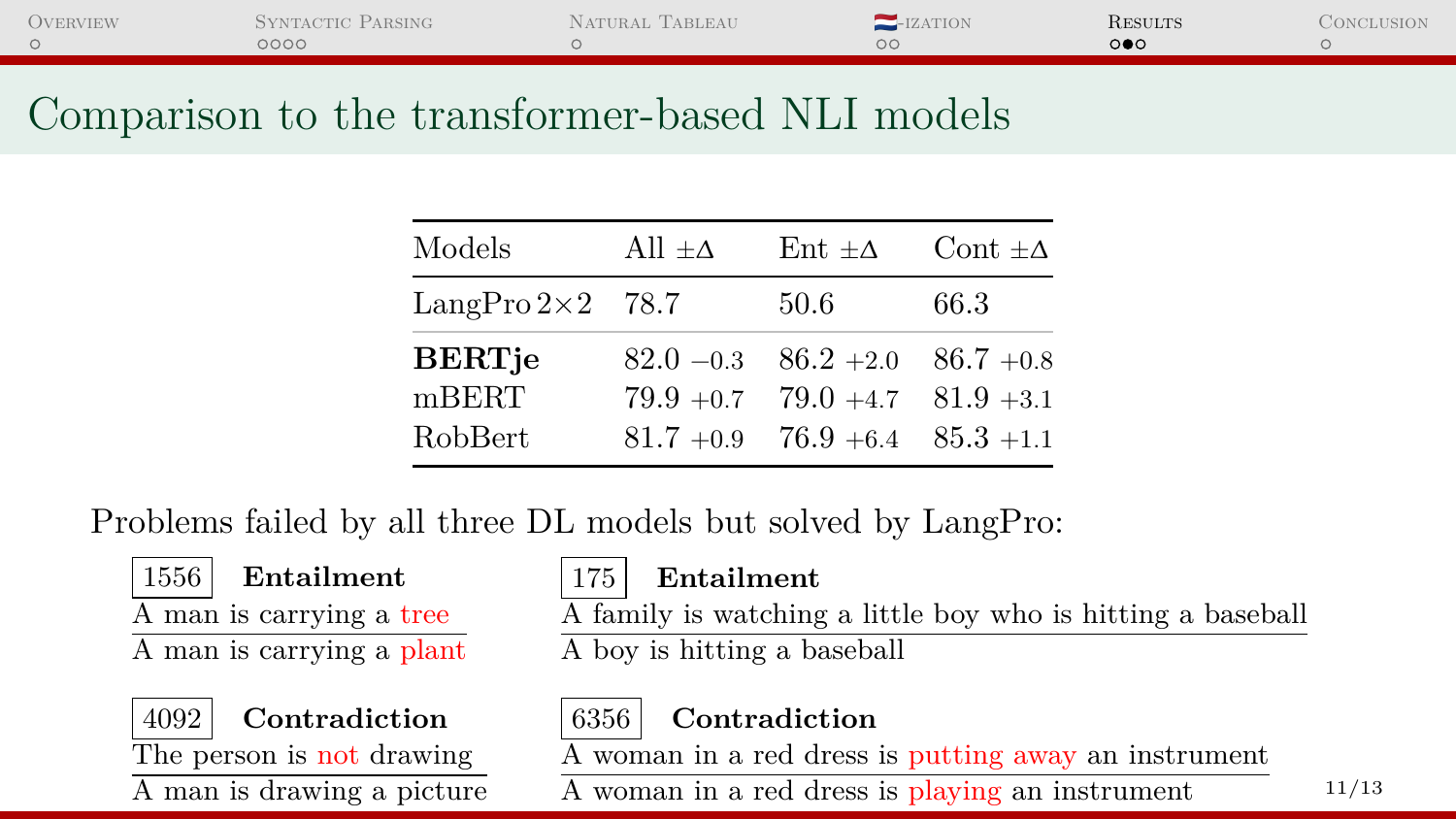| <b>OVERVIEW</b> | SYNTACTIC PARSING<br>OOOO.        | NATURAL TABLEAU | $-LZATION$ | <b>RESULTS</b><br>െ∙ | CONCLUSION |
|-----------------|-----------------------------------|-----------------|------------|----------------------|------------|
|                 | Findings: SICK NL & Open Dutch WN |                 |            |                      |            |

SICK NL is more challenging that the original dataset due to MT:

▶ Transferred gold labels are not gold:



3181 **Neutral?**

The man is not hiking in the woods



 $\overline{A}$  man is trekking in the woods  $\rightarrow$  Een man is aan het wandelen in het bos

De man is niet aan het wandelen in het bos

 $\triangleright$  Extra reasoning due to translation shifts: *drawing a picture* 7→ *een tekening maakt* | *tekent een foto dirt bike race*  $\rightarrow$  *crossmotorwedstrijd* | *crossmotorrace.* 

Lexical relations learned from the training set:

 $\mathbf{p}$ **izza**  $\Box$  **voedsel**/*food* **leeg**/*empty*  $\vert \mathbf{vol}/\mathrm{full} \vert$ 

 $\mathbf{lopen} \equiv \mathbf{rennen}$  **halter**/*dumbbell*  $\Box$  **gewicht**/*weight*